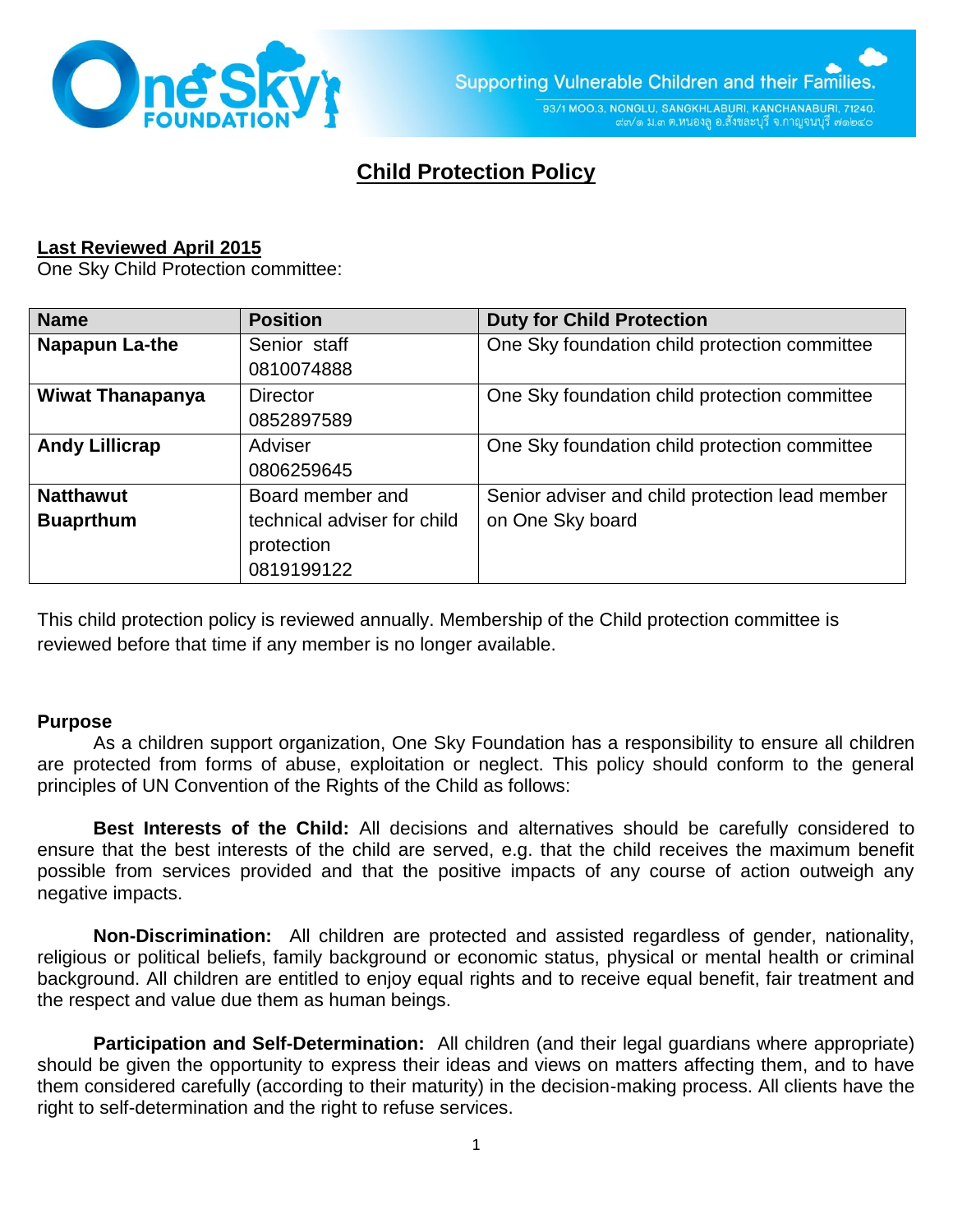The following guidelines protect both the adult from false accusation and the child from abuse.

# **1. The Duty and Responsibility of One Sky Foundation**

1.1This policy and its required standards seek to reduce risk to all children involved in or assisted by One Sky staff and programs. It shall therefore apply to:

All beneficiaries under the age of 25; One Sky staff, independent contractors, advisers, volunteers/ interns and board members who assist or have access to children.

- 1.2 One Sky Foundation is responsible to ensure that the Internal Child Protection Policy is explained and read by all staff and that all staff, acknowledge their receipt and understanding of the policy.
- 1.3 One sky Foundation is responsible to revise and update the Internal Child Protection Policy as needed (and at least annually) in order to ensure it remains relevant and effective.

# **2. Personnel Recruitment, Screening and Orientation**

2.1 All prospective employees, board of director candidates, independent contractors, advisers and volunteers/interns are to be informed of One Sky Foundation's Internal Child Protection Policy during any recruiting process.

2.2 Basic screening of applicants for positions of those likely to work with or have access to children (such as monitors, medical staff and social workers) will include a written application, personal interviews and reference checks (2 if possible). During the interview process, applicants should be asked about previous work with children. The same requirement for background checks, where possible and permissible by local law, also applies to existing One Sky Foundation staff members, consultants, board members and volunteers/interns, as deemed necessary by the Chair of the Board and/or Director.

2.3 One Sky Foundation reserves the right not to hire or terminate an applicant if background checks reveal that the person is not suitable to work with children or for any reason might put children at risk.

2.4 Policies and behavioral standards are reviewed during new staff orientation, including procedures for reporting suspected abuse and any disciplinary / legal actions that could be taken as a result of an investigation. All new personnel shall acknowledge in writing their receipt and understanding of the policy, with signed copies of their acknowledgement kept in their personnel files.

# **3. Behavior Standards for One Sky Foundation Personnel**

- 3.1 Behavior Standards are guidelines of appropriate and proper behavior for One Sky Foundation staff when interacting with children. They are designed to protect children but are also intended to protect staff from false accusations of inappropriate behavior or abuse.
- 3.2 One Sky Foundation personnel must be concerned about perception and appearance in their language, actions and relationships with children. This is especially true in male staff interactions with female children that are particularly susceptible to suspicion and accusation of sexual misconduct. Extra care should be given to protecting the reputation of both female children and One Sky Foundation staff by ensuring that language and behavior at all times reflect appropriate male-female relationships, which are respectful of and in line with all local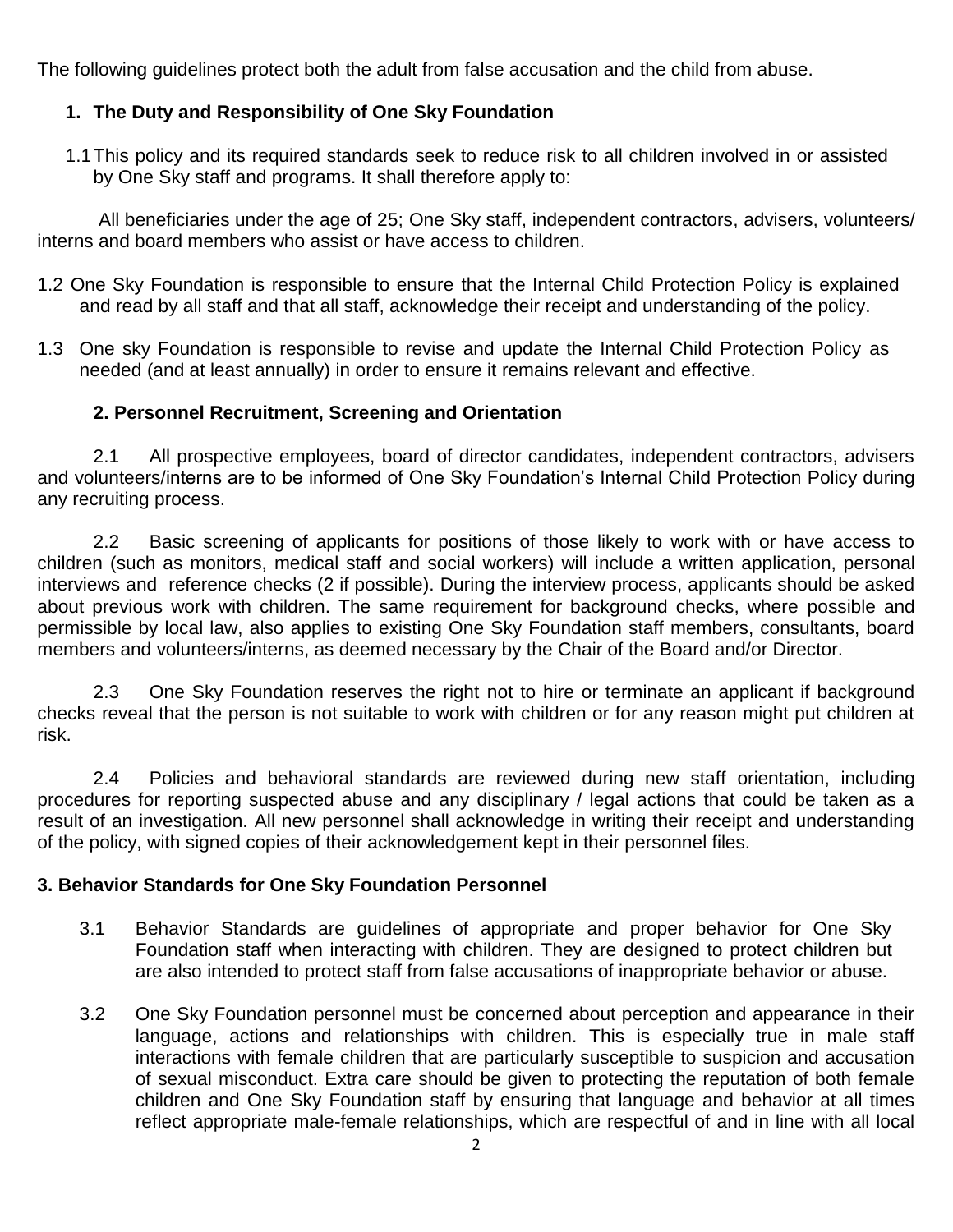culture and customs.

- 3.3 As human rights advocates One Sky Foundation personnel are also expected to respect the rights of children in their own homes and communities, upholding the rights and principles contained in the UNCRC at all times whether on or off duty.
- 3.4 One Sky Foundation personnel must not stay alone overnight with one or more children, whether in the staff member's house, project premises or elsewhere unless a parent or relative is present at all times. The exception to this is temporary or emergency foster care or in rare cases when this is in the best interest of the child. This must only happen with foster care families already known and prepared by One Sky Foundation. At least two members of the One Sky foundation child protection committee must be involved in all decisions regarding temporary or emergency foster care. Written permission from at least one parent or guardian should be obtained for temporary foster care except when a child is being removed from the parents for their own safety. This action can only be taken by One Sky staff who hold the relevant government qualification and whenever possible should only happen after notification to the provincial 1300 team.
- 3.5 One Sky Foundation personnel should not employ children unless the One Sky foundation child protection committee:
- 1. Agrees that the child's age and the working conditions are appropriate.
- 2. Agrees that there is clear benefit to the child and that the arrangement is in the child's best interest.
	- 3.6 One Sky Foundation personnel must not fondle, hold, kiss, hug or touch children in an inappropriate or culturally insensitive way (reflecting the sensitivities of all local cultures). Under no circumstance should any physical contact have the appearance of being sexual in any way. To avoid misunderstanding, it is recommended that a child be asked for permission before touching or holding hands if necessary during the course of work.
- 3.7 One Sky Foundation personnel must not hit, slap, pull, or use inappropriate physical force of any kind on a child.
- 3.8 One Sky Foundation personnel should be aware that they might work with children who may, because of the circumstances and abuses they have experienced, use a relationship with an adult to obtain 'special attention'. The adult is always considered responsible for his or her response even if a child behaves seductively. Staff should be alert for such behavior and avoid being placed in a compromising or vulnerable position.
- 3.9 Where possible and practical, the 'two-adult' rule, wherein two or more adults supervise all activities where children are involved and are present at all times, should be followed. If an adult is having an individual conversation with a child a, another adult must be within visual contact. In cases where individual counseling is deemed appropriate, the counselor must inform another adult/ supervisor in advance that this will happen, and where. If this is not possible, One Sky Foundation staff members are encouraged to look for alternatives such as accompaniment by relatives or community members during visits to children. One Sky personnel should never leave a child in their care with a third party such as a driver.
- 3.10 Every child is to be respected and listened to. Their views and opinions are vital for their healthy development. Every staff must show they value the child's individual choice. Participation and expression of views and feelings must be encouraged at all times, including decision making on issues that affect their futures. Their legal guardian will be included in all decisions concerning that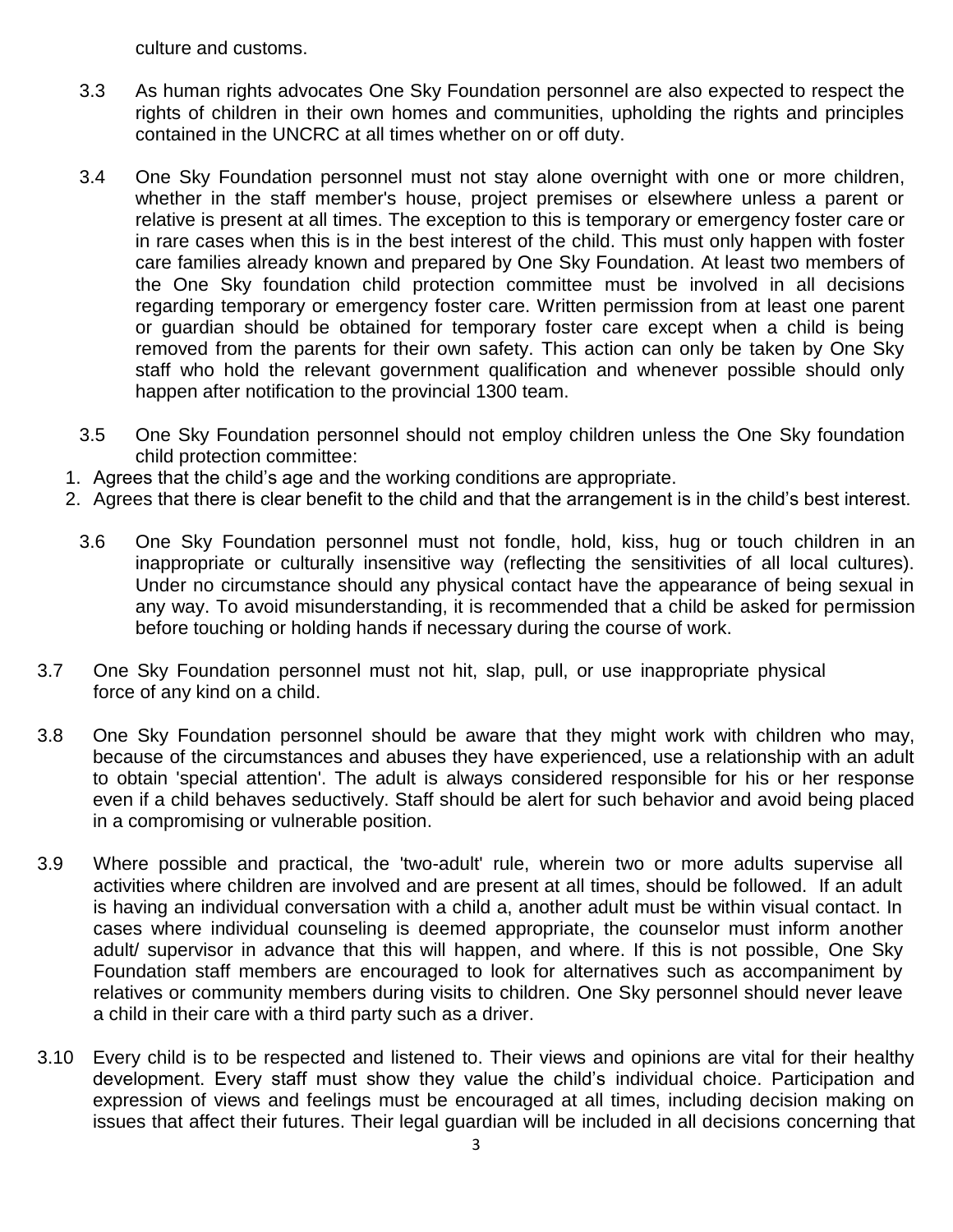child's future (except in exceptional circumstances when this is not safe). With the mixture of cultures and languages in Sangkhlaburi special attention must be paid in this area. If in any doubt whether a child understands them due to speaking a different language One Sky staff must involve a translator.

- 3.11 No child will be forced into a decision he / she is not comfortable with, unless his / her refusal may result in harm, abuse or place the child in a life threatening situation.
- 3.12 Every child must be empowered by being given adequate knowledge of his / her own rights. A translator must be used if there is any doubt that the Child does not understand fully due to language differences.
- 3.13 Staff must ensure they make every effort to ensure children receiving services from One Sky Foundation feel safe and protected at all times.
- 3.14 All staff must act as a positive role model for the children they work with and for the adults who see the way staff work with children. They must treat each child with kindness, respect, dignity and sensitivity
- 3.15 Staff must not act in a way that is emotionally abusive (e.g. shouting, humiliating or shaming a child, this includes scolding and negative language).
- 3.16 Staff must not neglect children- failing to meet their needs through inadequate care. Particularly when responsible for younger Children who are unable to care for themselves, One Sky staff must ask for help and advice from the One Sky foundation child protection committee if they feel unsure or inexperienced in providing adequate care.
- 3.17 Inappropriate conduct toward children, including failure to follow the behavior standards stated above is grounds for discipline, up to and including dismissal from employment, volunteer/internship or board membership.
- 3.18 All One Sky Foundation staff are expected to take a proactive approach to the protection of children including discussing all doubts or concerns with their line manager or a member of the One Sky foundation child protection committee no matter how small.

## **4. Reporting and Investigating Abuse or Suspected Abuse**

4.1 Child Abuse in all its forms, including physical, emotional and sexual abuse that occurs within an organization, is a serious offence that threatens the well being and reputation of the child, the accused staff and of the organization itself. Child abusers are not likely to remain in an environment where workers are trained to identify and report suspicious behavior. For these reasons, **all personnel** are responsible for reporting suspected child abuse or exploitation of any kind.

4.2 Any person who has knowledge of a potential child protection issue involving One Sky Foundation personnel should immediately contact his or her Team Manager, or alternatively, to a member of the One Sky foundation child protection committee. The report should be made within 24 hours if possible to allow for a timely investigation and/or early intervention as needed. Failure to report suspected child abuse or misconduct may result in disciplinary action. The One Sky foundation child protection committee will decide who needs to be informed about this situation. This will be on a strict *'Need to know '*basis in the best interests of the child in order to protect their child and their right to confidentiality.

4.3 The internal investigation, which respects the privacy and rights of the child as a priority, will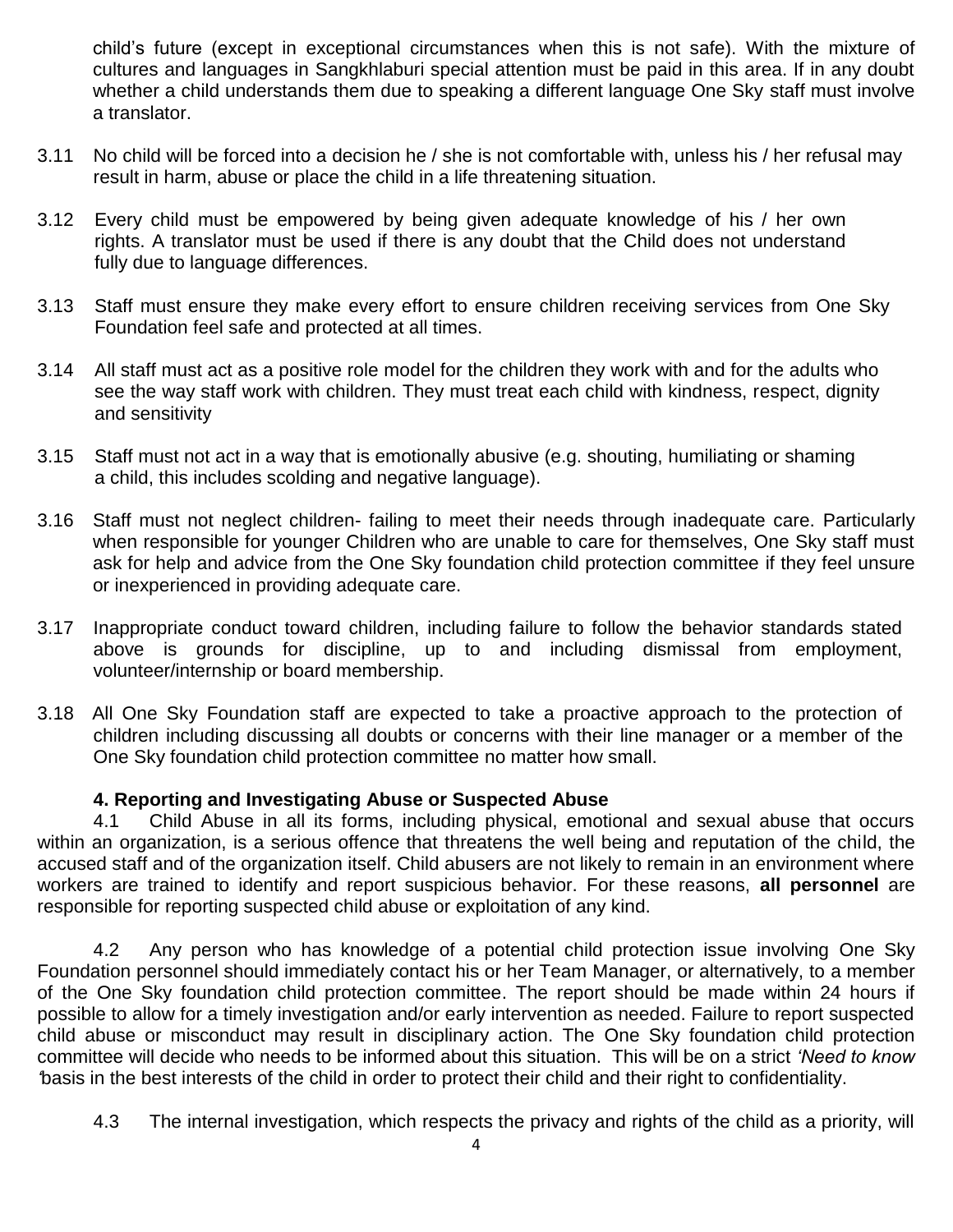be initiated by the Director within 48 hours after receiving the report. The investigation will be conducted by the One Sky foundation child protection committee in consultation with the technical adviser for child protection. The chair of the One Sky Foundation Board will be notified of the investigation. All One Sky staff have the right to report any concerns about a potential child protection issue directly to the Director or technical adviser for child protection (as an external person) if they feel this is in the best interest of the children concerned. All staff must be made aware of this and encouraged to take this action as they feel appropriate. The technical adviser for child protection, in consultation with other board members can form an alternative child protection committee to carry out an investigation if they feel this is necessary.

4.4 The investigation must be treated with care and concern, particularly as a child may fear retribution and punishment while a staff member accused of child abuse will be concerned for his or her privacy and legal rights.

4.5 Generally, an employee accused of abuse or misconduct with a child should be temporarily suspended during the course of the investigation. The employee should be informed that charges have been made against him / her and given an opportunity to respond. They should also be informed that One Sky Foundation has an obligation to initiate an internal investigation. The employee is encouraged to participate in the investigation by providing information and the names of witnesses to be interviewed. Efforts will be made to provide assistance to an employee accused of misconduct with children, including counseling or other appropriate forms of support. Alternative accommodation will be found for any suspended staff who normally live at the One Sky office site in order that any investigation can take place quickly and fairly.

4.6 The rights and welfare of the child is of prime importance to One Sky Foundation. The investigation will make every effort to ensure that his or her privacy and safety are protected and that steps are taken to make the investigation child-friendly and minimize any potential trauma during the process.

## **5. Responding to Internal Investigation Findings**

5.1 At the conclusion of the investigation, the employee, the child and/or his or her legal guardians as appropriate should be informed of the results of the investigation and what corrective action, if any, will be taken.

5.2 In the event an allegation is proven to be untrue, or even fabricated, appropriate steps will be taken for follow up with the person who has been accused, the child, and the person who reported the incident.

5.3 If abuse is proven by investigation or not, every effort will be made to assist the child in coping with any physical or emotional trauma he or she may be experiencing. This may include medical treatment, counseling or any other form of assistance deemed necessary and appropriate.

5.4 If the investigation includes that child abuse or misconduct has occurred or is suspected to have occurred which is NOT subject to criminal prosecution, staff will be subject to disciplinary action within One Sky Foundation, up to and including dismissal, at the discretion of the Disciplinary Committee (Director, Adviser and Chair of the Board).

5.5 If the investigation concludes that abuse or misconduct has occurred or is strongly suspected to have occurred which is subject to criminal prosecution according to national laws, all findings will be reported to the relevant police authorities and full cooperation afforded them during an external investigation. If the accused is an expatriate, the relevant law enforcement authorities will also be